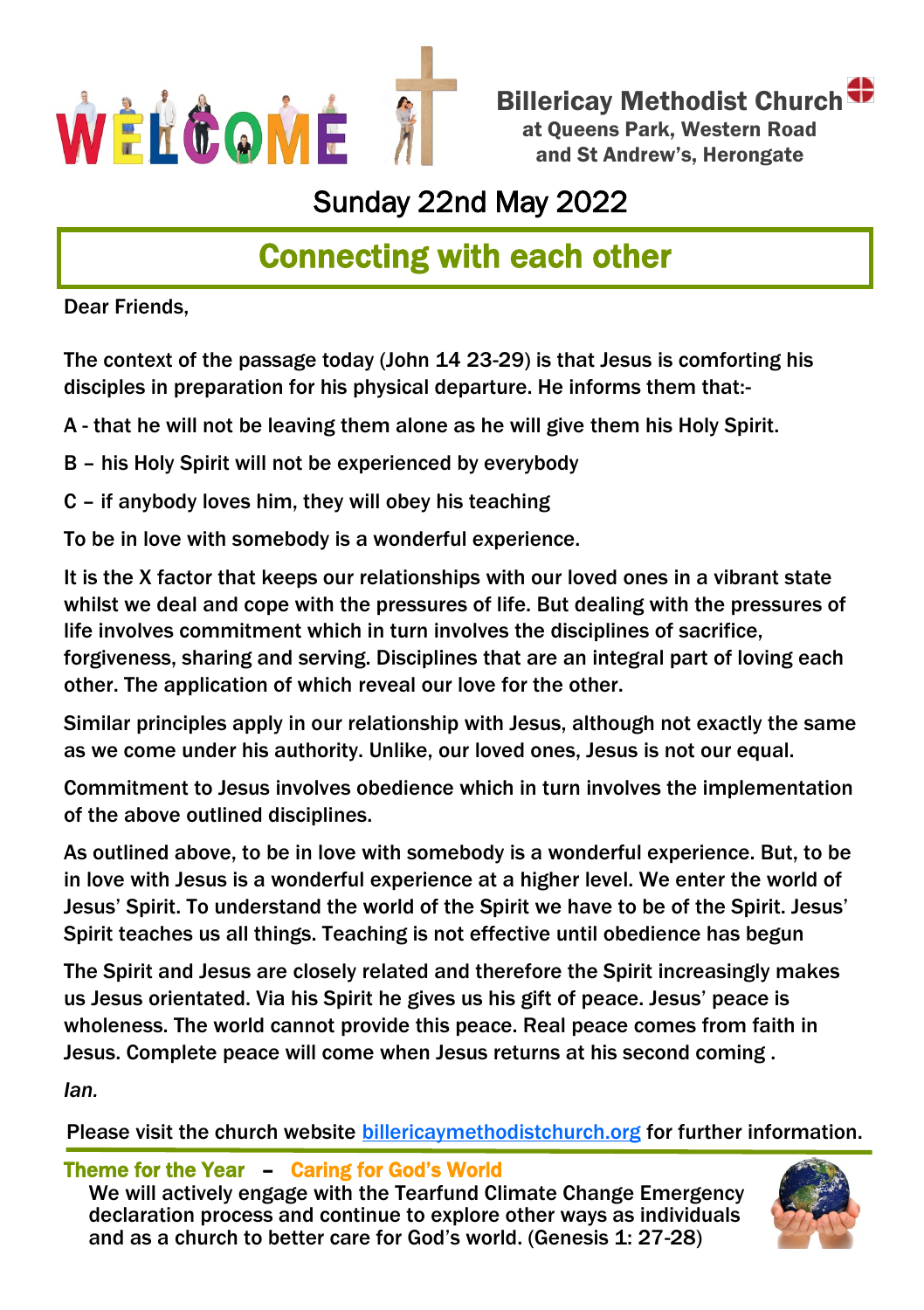#### Statement of Mission:

Billericay Methodist Church is called to encourage a living faith in God. Through the power of the Holy Spirit we proclaim the love of Jesus Christ in: worship and fellowship, evangelism and teaching, serving others and working for social justice.

### **Prayer**

Please pray for the following people this week, asking God to meet their every need Rex Kemp, Jean Kenway, Barbara Kite.



.... Breath of God gently whispering in our ears, remove the dust of apathy which clouds our vision. Energize us, that we may be a source of comfort for the sick, of solace for the bereaved. Holy Spirt of comfort and change, send us out in confidence and joy to keep the faith and share it. *(Seasons and Celebrations, 242)*



Praving together at 10am - a time each day when you can know that others are praying with you.

Prayer Chain Please contact Geraldine with any prayer chain requests that you have. Thank you.

## **Notices**

Services on 29th May : There will be no service at either Herongate or Western Road on 29th May. Instead worshippers are encouraged to attend morning service at Emmanuel, Billericay, at 10am., details as below.:

TEAM COMMUNION SERVICE: We look forward to welcoming Andrew Cannon as our Guest Speaker at the Team Communion Service on Sunday 29 May at 10.00 am at Emmanuel. Andrew, who hails from Liverpool, is the lead speaker for the Love Essex event taking place on Sun Corner on Sunday 9 July. Andrew is sure to be a great encouragement to us as we look forward to all that July will bring. The offering will seek to cover Andrews expenses for his visit - any surplus will be given to the Love Essex event.

We have received a Grace Centre newsletter with a report & many lovely photos of the Easter food parcels distribution. There is also a photo of the bio-digester we funded for the bio-Intensive farm project. We'd love you to see



them all, so please ask if you'd like Rev. Sammy's email forwarded to you. Some photos & the report are on the Kenya prayer board.

Thank you for your continued support. Geraldine, Maggie, Pam C. & Heather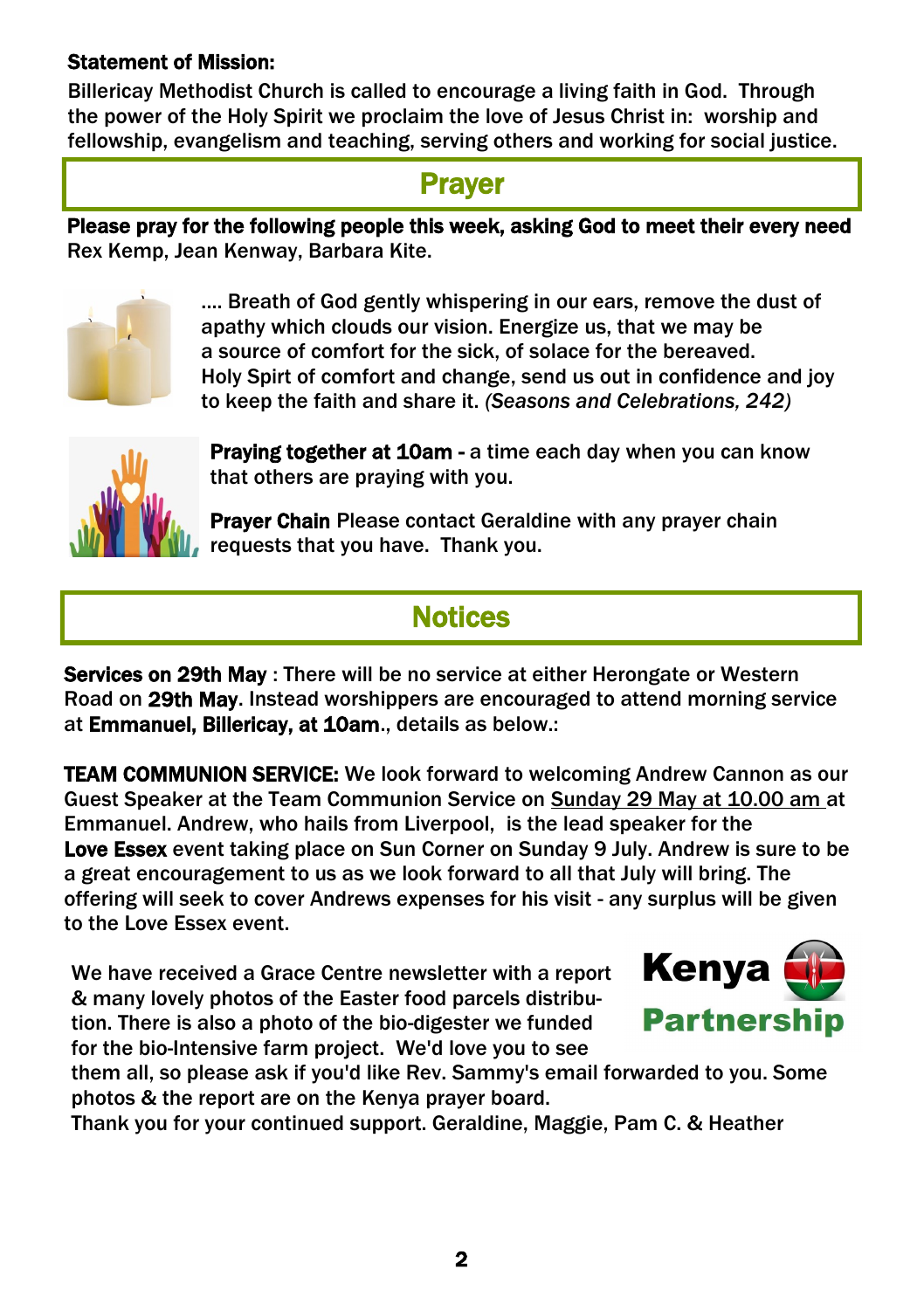## **Notices**



LOVE ESSEX is a Churches Together event at Sun Corner on Saturday 9th July from 2pm to 7:30pm. This is an outreach event for Christians to enjoy, but also for you to invite family, friends and colleagues to come along to .It is free, please bring along your own chair or blanket - stay as long or

short a time you want. There is a leaflet to be delivered to all homes in Billericay we have been allocated the area bordered by Mountnessing Road, High Street, London Road and the railway line.

We are looking for volunteers to distribute a small number of leaflets the first week of June, Stewards on the day, hospitality/refreshments, housekeeping, security, set up (8-11am), tear down (8-11pm), face painting and litter picking - either contact me, or complete the form at <https://forms.office.com/r/eVbDVY5ihP>

Coffee  $\mathcal{R}$  Pause The Pause for Thought service on May 20th will be  $\left. \mathbf{Pot} \; \right|$  for Thought an opportunity to give thanks and share our stories of when we have been helped by others. We will also share the gift of



Communion as Jesus set down for us and asked us to do memory of the gift of life we have been given. The service will be led by Janis Bissett and Rev Celia McDonald. All are welcome.

### Encouragement

Psalm 13:5,6 But I trust in your unfailing love; my heart rejoices in your salvation. I will sing to the Lord, for he has been good to me.





Gift of a beautiful home-grown rose to the garden at QP from Margaret C